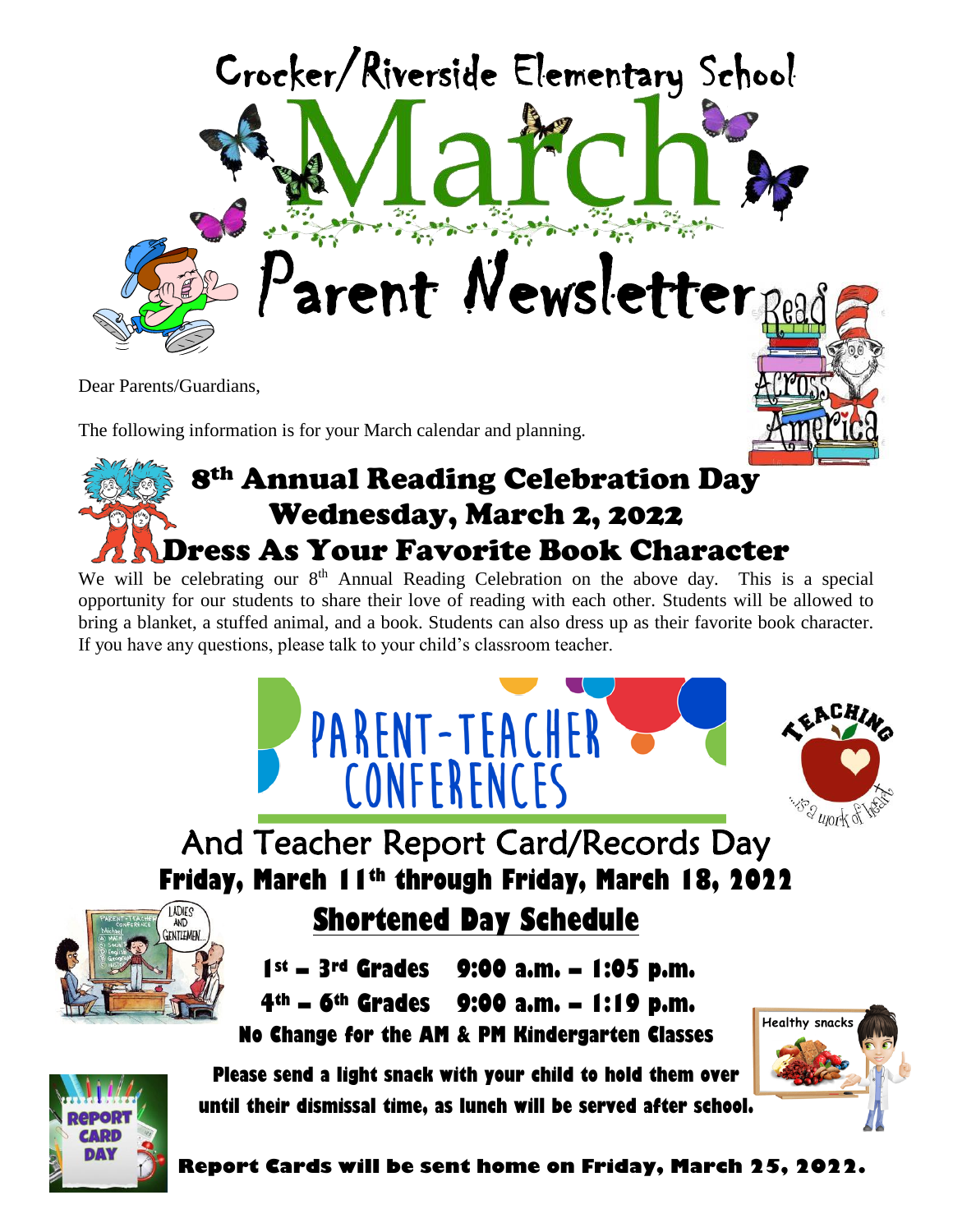**INDNESS** 

ľ

# **See's Candy Fundraiser Ends March 25th**

For more information, please log onto Konstella





## Scholastic Book Fair Week **Monday, March 28th – Friday, April 1, 2022**

Our Spring Scholastic Book Fair theme is "Book Fair Jungle! **Elephants, Tigers and Books, Oh My!".** The book fair will be in our school cafeteria and will be open before school from 8:30 – 9:30 am and after school from 3:00 – 4:00 pm March 28<sup>th</sup> through April 1<sup>st</sup>. Don't forget Family Night is on Wednesday, March 30<sup>th</sup> from 3:00 -6:30 pm.

Lauren Zimmerman and Jodie Hope are chairing our Scholastic Book Fair and **THEY ARE IN NEED OF PARENT VOLUNTEERS**. Volunteers make this Book Fair possible! Signing up to help is easy, go to [www.konstella.com](http://www.konstella.com/) find a timeslot that works for your schedule, and be part of our Spring Book Fair.



#ScholasticBookFairs

Parent Book Fair Night **Wednesday, March 30, 2022 4:00 – 6:30 p.m. School Cafeteria**



Thank you in advance for your support of our school library. All proceeds from the Book Fair help to provide books and materials for our classrooms and library.

## **Weekly Surveillance Testing Every Friday**

Just a reminder, all K-6<sup>th</sup> grade students that are not <u>fully vaccinated</u> will undergo weekly surveillance COVID-19 testing every Friday if their Parents/guardians has registered them for COVID-19 testing at the following link [https://my.primary.health/r/scusd-edu?registration.](https://my.primary.health/r/scusd-edu?registration) If you have any questions regarding the surveillance testing program, please feel free to email Mr. Zarate at [Ygnacio-zarate@scusd.edu](mailto:Ygnacio-zarate@scusd.edu) or call the school office. If you have questions about SCUSD's vaccination/testing mandates, please visit: [https://www.scusd.edu/covid-19-vaccination](https://www.scusd.edu/covid-19-vaccination-requirement-faq)[requirement-faq.](https://www.scusd.edu/covid-19-vaccination-requirement-faq)

If your student has received their first and/or second COVID-19 vaccination, and you have not reported your students vaccination status to the school District, please complete the process by go to this link [www.scusd.edu/reportvaccine](http://www.scusd.edu/reportvaccine) and click on "Report Student Vaccine Status".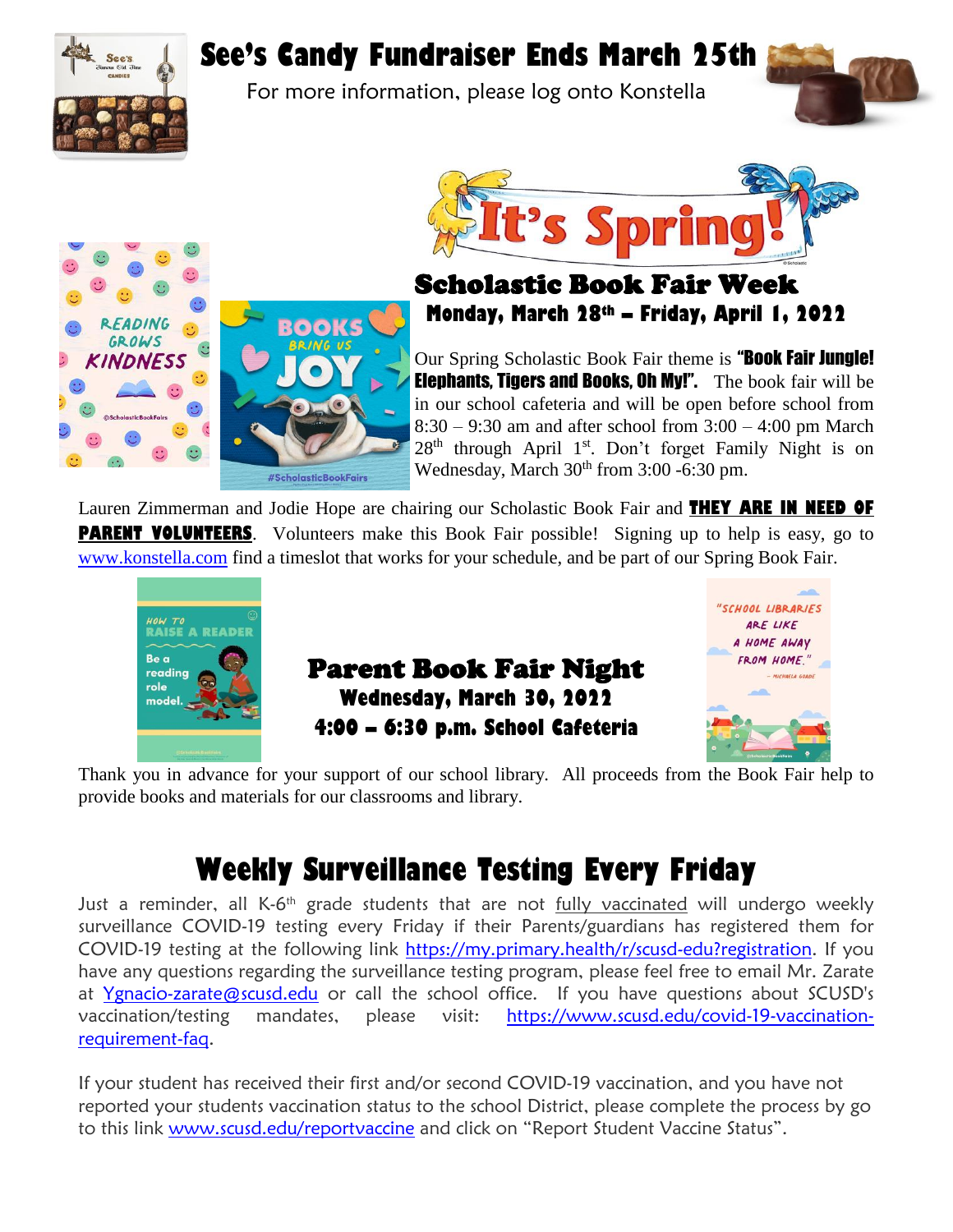# **2022/2023 Student Permits**

Intra/Inter District Permits for the 2022/2023 school year will be available and accepted at the District Enrollment Center from April 1<sup>st</sup> through May 2, 2022 only. If you have moved out of Crocker/Riverside's school attendance boundaries you will need to complete a student permit during the student permit window in April/May at <u>[www.scusd.edu/enrollment-center-k-12](http://www.scusd.edu/enrollment-center-k-12)</u><br>৯ *ବ* 



# **2022/2023 1st – 12th Grade Student Registrations**

The District Enrollment Center will start accepting  $1<sup>st</sup> - 12<sup>th</sup>$  grade on-line Student Registrations for the 2022/2023 school year starting on May 9<sup>th</sup> at [www.scusd.edu/enrollment-center-k-12.](http://www.scusd.edu/enrollment-center-k-12)



This information applies to everyone. Thank you for your cooperation.

- **The parking lot is for STAFF ONLY!!**
- **Do not drive, bike or walk through the parking lot.**
- Walk on sidewalks *not* through the parking lot.
- **Use the crosswalk. DO NOT JAYWALK.**
- Do not double park in front of the school (Riverside Blvd)
- Drop and Go zone in front of school. **Keep moving!**
	- No parked cars: you can be ticketed.



## Please be courteous to our neighbor's. Don't pull into/block driveways or move their garbage cans, find another place to park!!

**• Red zone** for buses only!



Thank you for setting a good example for all our students by being considerate and thoughtful of others and keeping our neighborhood and school safe for everyone.

## **A mandatory school uniform policy is in effect at Crocker/Riverside**



### **MANDATORY UNIFORM POLICY:**

- **Bottoms-**Must be a dark color, navy blue, denim jeans, sweatpants, shorts, or skirts. Bagginess (more than one size larger), sagging, or oversized pants are not allowed. Pants that are torn, ripped, or have holes, are not allowed. Shorts or skirts must be at least fingertip length. Leggings are not acceptable as pants.
- **Tops** Must be **solid** white, navy, or red (no logos). Crocker/Riverside spirit wear is also proper. Tank tops or undershirts are not considered uniform tops. **Straps on tops must be at least three fingers wide.** Spaghetti straps are not permitted. Tops must cover the midriff at all times.
- **Jumpers/Dresses**  Solid Navy Blue
- Shoes must have low heels, no higher than one inch. Flip flops or other shoes without a back strap are a safety concern during P.E. Coats and shoes can be any color.